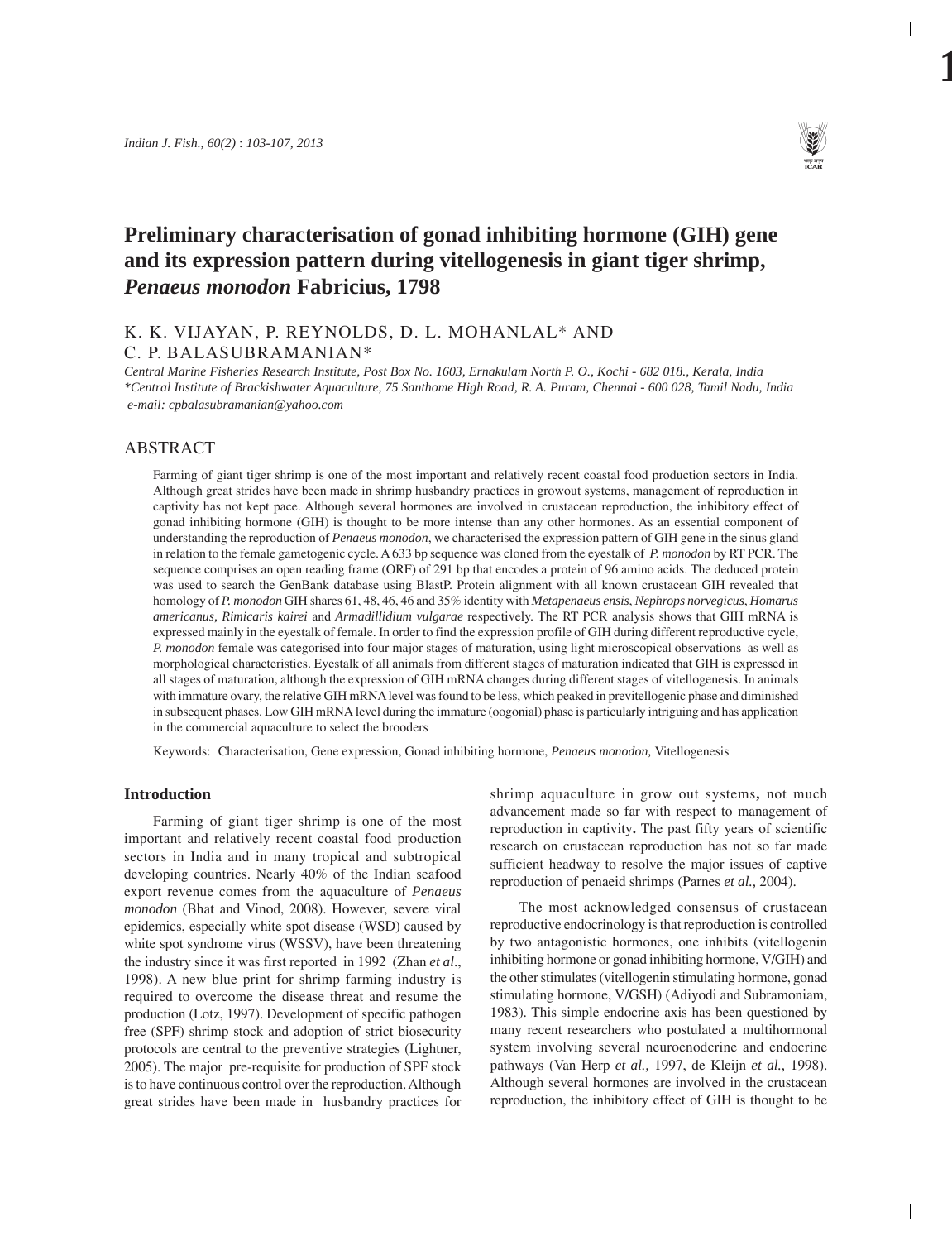more intense than any other hormones (Vaca and Alfaro, 2000). The presence of gonad inhibiting hormone was postulated by Panouse (1943) by observing eyestalk removal induced vitellogenesis in *Palaemon serratus*. This endocrinological procedure was adopted world wide by shrimp researchers and aquaculturists to obtain predictive spawning under captivity. This is almost similar to finfish aquaculture, where classical endocrinological work on finfishes *i.e.,* hypophysation or administration of pituitary gland extract was adopted to achieve induced breeding under captive conditions. However, eyestalk ablation procedure has not so far been replaced by any potent and physiologically nondestructive induced maturation procedure (Marsden *et al*., 2008) in comparison with the advance made in finfish aquaculture, where the classical endocrinological procedures were replaced with sophisticated techniques (Donaldson, 1996). Administration of GIH antagonist to neutralise or block the inhibitory effect of GIH is thought to be a better alternative to replace eyestalk ablation procedure (Okumura, 2004). However, the knowledge on GIH hormone is surprisingly less, possibly due to the extreme difficulty in obtaining chromatographically purified peptide fraction, as at least 1000 eyestalks are required for complete biochemical isolation (Meusy and Payen, 1988). Screening of genetic information, therefore, is perhaps the better assay for comprehensive elucidation, and further, it has been proved that recombinant proteins of crustacean neuropeptides can be utilised for raising antibodies (Edomi *et al.,* 2002). In this context, as a first step in developing antagonist to GIH, the cDNA of *P. monodon* GIH gene was partially characterised and its temporal expression pattern was studied through oogenesis.

#### **Materials and methods**

#### *Animals*

Female *P. monodon* (average body weight: 98.6 ± 5 g) at different stages of gonad maturation were obtained from the broodstock/spawner fishery and grow out production systems along the Tamil Nadu and Kerala coast..

# *RNA extraction*

Total RNA was extracted from the X-organ sinus gland complex following modified guanidium thiocynate method

(Chomczynski *et al.,* 1987). Briefly, X-organ-sinus gland complex was homogenised in 0.5 ml solution D (guanidium thiocynate 4 M, sodium citrate 25 mM, sarcosyl 0.5%), and equal volume of phenol as well as 1/5 volume of chloroform were added to the homogenate. The homogenate was incubated on ice for 15 min. and centrifuged at 12,000 rpm (10 min., 4° C). The aqueous phase was transferred to fresh tube and total RNA was precipitated by adding equal volume of isopropanol. The RNA pellet was rinsed with 75% ethanol and briefly dried. The quality of RNA was assessed by electrophoresis on 1.2% agarose gel.

The cDNA was produced by reverse transcription  $(3.5 \mu M \text{ anchored oligo (dt)}_{24}$ , 1 U  $\mu$ <sup>1</sup> RNasin, 10 mM DTT,  $0.5$  mM dNTP mix and  $1 \text{ U } \mu$ <sup>1</sup> MMLV reverse transcriptase in 1X PCR buffer). The RT reaction was incubated at 42 °C for 1 h and terminated at 70 °C for 15 min. Primers were designed based on CMG (crustacean hyperglycemic hormone, molt inhibiting hormone, gonad inhibiting hormone) family gene sequence information of *P*. *monodon* and closely related species. Using these primers, PCR was performed under the following conditions: 95  $\degree$ C/5 min; 35 cycles of 94  $\degree$ C/30 s; 55 °C /30 s and 72 °C/45 s.

### *cDNA cloning and semi quantitative RT PCR*

The amplified products were extracted from 1.5% agarose gel, cloned into pGEM T easy vector and sequenced using T7 and SP6 promotor primers. RT-PCR was performed for *P. monodon* GIH (Primers: Pem GIH F ATGAAAACATGGCTGCTATTAGCG and Pem GIH R GCACTGAGACCAGGGAAAAC, 633 bp**)** and β actin (Primers: 5'CCCAGAAGAAGAGAGGTA3' and 5'GCGTATCCTTCGTAGATGGG3' 300 bp) using RNA (2 µg) samples from eyestalk at immature, previtellogenic, vitellogenic and ripe ovarian stages. The primers used for semi quantitative RT PCR were: PmGIHGeneF : ATGAAAACATGGCTGCTATTAGCG; Pm1.1R : TGGGATGCTTTCAGAGAAGG (316 bp). Each set of primer was tested in a range from 20 to 40 cycles using 1:1 to 1:10 dilutions of cDNA mix derived from samples to know the number of cycles where the product accumulation was in linear phase. RT-PCR conditions used were 95 °C

Table 1. Percentage identity of nucleotide sequence encoding crustacean gonad inhibiting hormones (GIH)

| Name               | P. monodon | M. ensis | R. Kairei | N. norvegicus | H. gammarus | H. americanus | A. <i>vulgarae</i> |
|--------------------|------------|----------|-----------|---------------|-------------|---------------|--------------------|
| P. monodon         | 100        |          |           |               |             |               |                    |
| M. ensis           | 61         | 100      |           |               |             |               |                    |
| R. kairei          | 46         | 42       | 100       |               |             |               |                    |
| N. norvegicus      | 46         | 46       | 60        | 100           |             |               |                    |
| H. gammarus        | 44         | 45       | 59        | 96            | 100         |               |                    |
| H. americanus      | 45         | 53       | 66        | 95            | 99          | 100           |                    |
| A. <i>vulgarae</i> | 35         | 38       | 41        | 42            | 42          | 42            | 100                |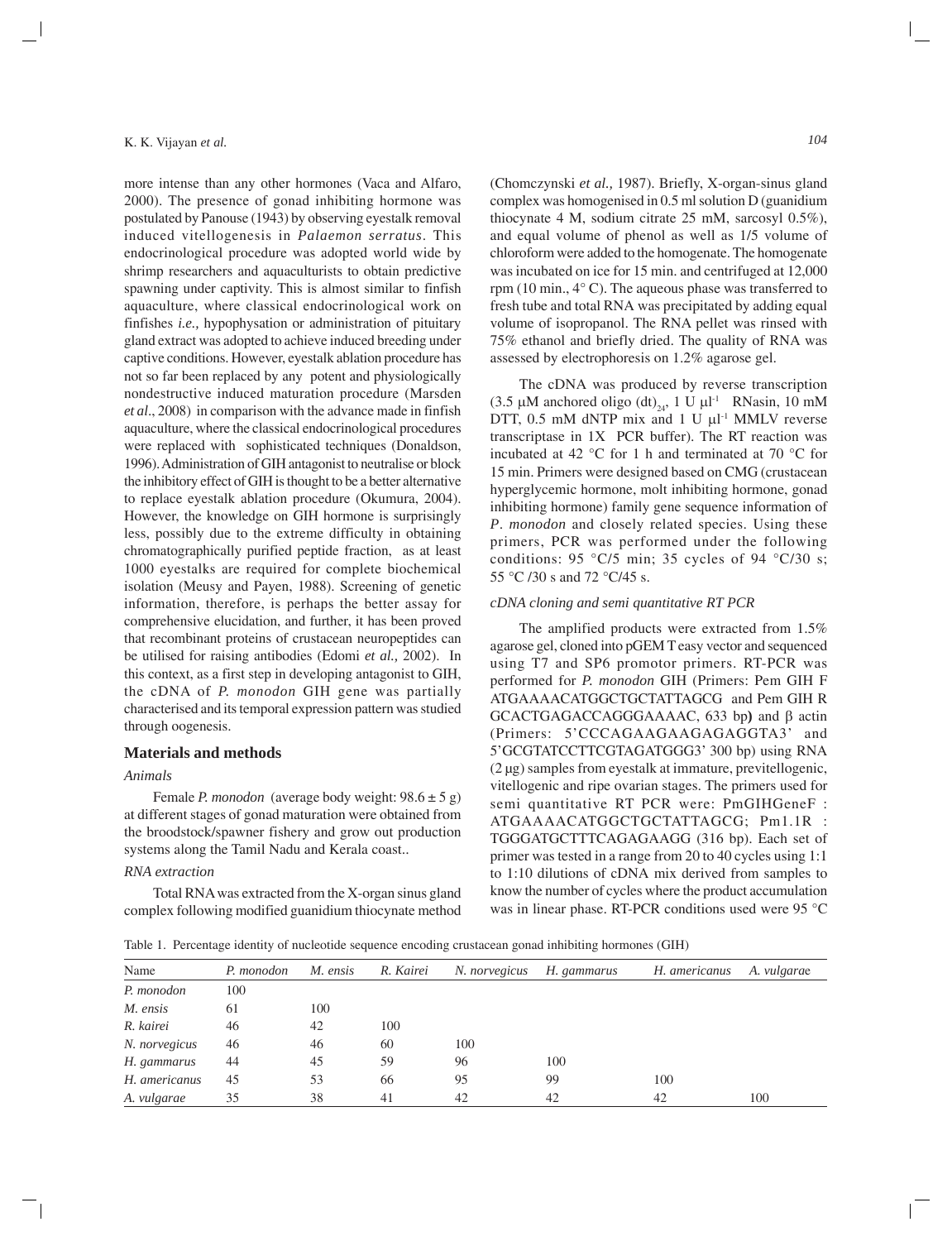(5 min), -95 °C (1 min), 58 °C ( 40s), 72 °C ( 1 min) and final extension at 72 °C for 10 min. PCR products were resolved using 1.5% agarose gel and stained with ethidium bromide. Gels were quantitatively analysed (image J), and data expressed as GIH/ β actin ratio. The sequence of GIH was obtained by translating GIH cDNA using the translate tool (www.expasy.ch). Protein alignment was done by Clustal W (www.ebs.ac.uk), and phylogenetic analysis was performed by Clustal X as well as MEGA 4 software with all reported GIH sequences. The phylogenetic tree was constructed using neighbor joining method and tree topology was evaluated by 500 replication boot straps.

### *Histology of ovary*

The ovarian tissues were preserved in Davidson's fixative for 24-48 h, and stored in 70% ethanol until further processing. The tissues were then dehydrated for 1 h each in a series of butanol/ethanol mixtures and infiltrated in three changes of Paraplast Plus. Serial sections  $(6 \mu m)$ , were cut and stained in Harry's Hematoxylin and Eosin-Y. The oocyte developmental stage was determined according to previously reported criteria (Yano, 1987): oogonial stage (large nucleus with thin rim of cytoplasm), pre-vitellogenic oocyte (oocyte with homogenously hematoxylin stained cytoplasm), vitellogenic oocyte (oocyte with eosin positive yolk globules in the cytoplasm) and mature oocyte (oocytes with cortical rods in the periphery of oocyte cytoplasm).

#### **Results**

A 633 bp sequence was cloned from the eyestalk of *P. monodon* by RT PCR. The sequence comprises an open reading frame (ORF) of 291 bp that encodes a protein of 96 amino acids. The deduced protein was used to search the GenBank database using BlastP. The sequence has been submitted to GenBank (Accession No: GQ915281). Protein alignment with all known crustacean GIH revealed that homology of *P. monodon* GIH shares 61, 46, 46, 44, 45 and 35% identity with *Metapenaeus ensis, Rimicaris kairei, Nephrops norvegicus, Homarus gammarus, H. americanus,* and *Armadillidium vulgarae* respectively (Table 1; Fig. 1). In order to elucidate the expression profile of GIH gene during different reproductive phases, *P. monodon* females were grouped into four major stages of maturation using morphological and light microscopical characteristics (Fig. 2). Eyestalk of animals at different stages of maturation showed that GIH was expressed in all stages of maturation, although the expression of GIH mRNA changes during different stages of vitellogenesis. In animals with immature ovary (ovaries with 100% oogonial cells and difficult to discern from the adjacent somatic tissue in sub adult shrimps of 25-30 g), the GIH mRNA level was found to be significantly less, which peaked in previtellogenic phase and diminished in subsequent phases (Fig. 3). The expected RT PCR product of 317 bp was also observed in eye stalk tissue of males.



Fig. 1. Phylogeny of GIH gene in decapod crustaceans based on maximum likelihood analysis of amino acid dataset. Numbers at nodes are bootstrap values based on 1000 replicates



Fig. 2. Histological sections of *Penaeus monodon* ovary at different stages of development

> (A): immature ovary showing oogonia clusters; (B): previtellogenic stage; (C): vitellogenic stage and (D): ripe stage. Cr: cortical rod; FC: follicle cells; N: nucleus; Po : pre-vitellogenic oocytes; Y: yolk granules



Fig. 3. Expression levels of GIH mRNA at various maturation phases of female *Penaeus monodon* Im: immature ovary, Pv: Pre-vitellogenic ovary, V: Vitellogenic ovary; R: Ripe ovary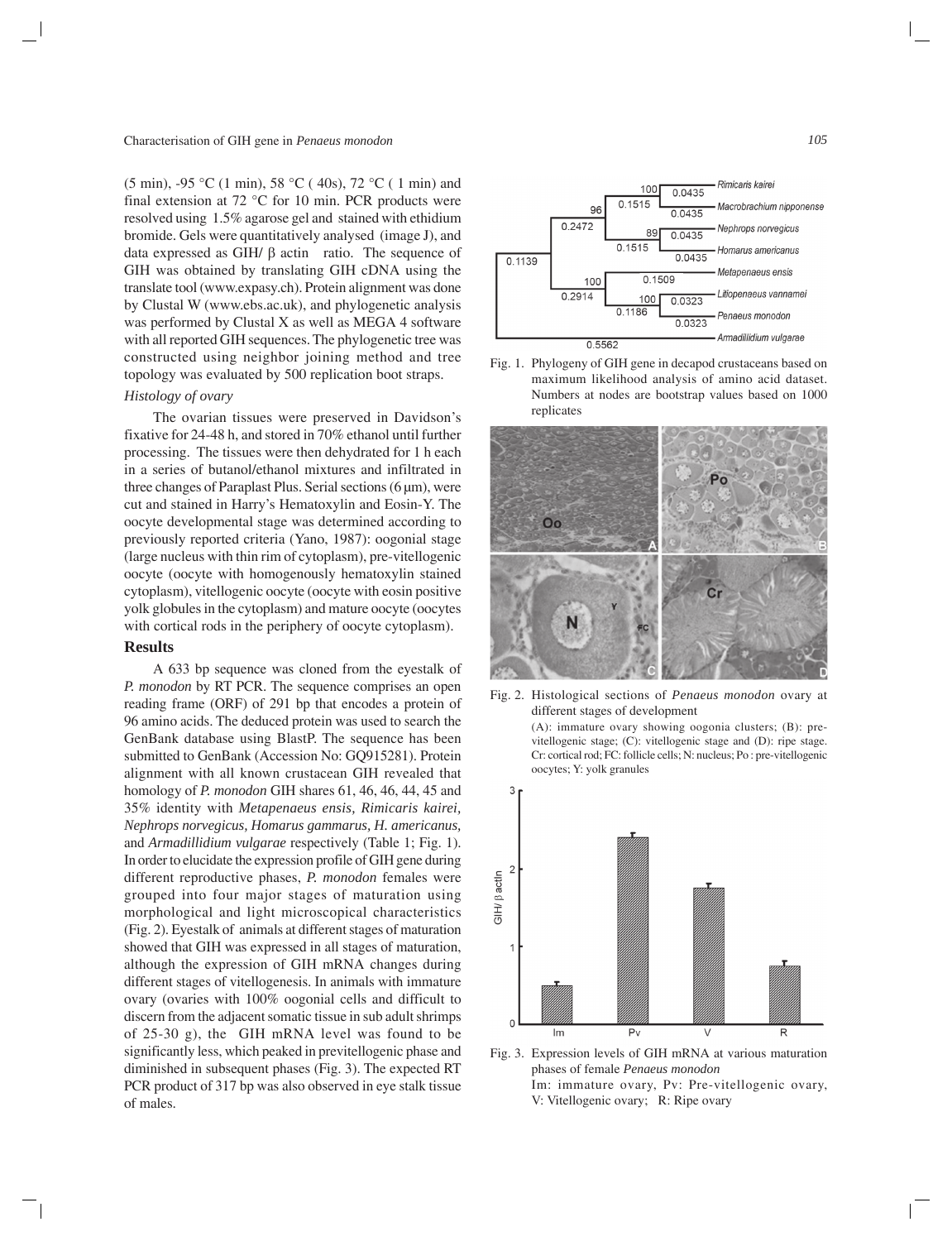#### **Discussion**

Recent progress in molecular biological techniques has led to in depth understanding on molecular structure and functions of several crustacean eyestalk neuropeptides (crustacean hyperglycemic hormone family CHH family (de Kleijn *et al.,* 1998). Compared with other CHH family peptides (*e.g.*, CHH and MIH), only limited number of GIH has been characterised to date (Treerattrakool *et al.,* 2008). Amino acid sequence of *P. monodon* GIH obtained in the present study shows high sequence identity (96-97%) with GIH of *P. monodon* deposited in the GenBank, while it shows relatively lower sequence identity to the GIH from other crustaceans (lobsters and caridean shrimps). This observation is consistent with the hypothesis of greater evolutionary divergence between dendrobranchiata and pleocyemata (Ma *et al*., 2009). Interestingly, amino acid identity of *P. monodon* with MIH of other penaeid shrimps is relatively high (56-74%). On the basis of amino acid conservation, Lacombe *et al.* (1999) proposed to subdivide the V/GIH group into sequence involved in reproduction and sequence for moulting. Later, Edami *et al.* (2002) also acknowledged this hypothesis. Present *P. monodon* GIH sequence further expands this hypothesis. The existence of GIH in male shrimp confirms previous observation made in lobsters (de Kleijn *et al.,* 1992; Edomi *et al.,* 2002).

The current study provides a tool to investigate the pattern of GIH expression during various phases of oocyte maturation. The present data confirms an increased mRNA expression of eyestalk GIH during pre-vitellogenic phase and its down regulation during advanced phase of maturation. The above pattern of changes in GIH mRNA level is generally consistent with the model that GIH negatively regulates vitellogenesis or maturation. However, data from the immature stage did not appear to fit the model. One possible explanation is that low GIH mRNA titre may not alone is responsible for the inhibition of ovarian maturation during the immature phase of reproductive cycle. Okumra (2004), reported the incapability of unilataeral eyestalk ablation to induce vitellogenin gene expression in immature *Marsupenaeus japonicus*, and this finding further confirms the hypothesis that low VIH level may not be the sole regulator of vitellogenesis or maturation. It has been widely reported that unilateral eyestalk ablation often failed to induce maturation in commercial experimental facilities (de Kleijin *et al.,* 1992), possibly due to the stage of female maturation cycle. Further studies on haemolymph GIH level are required to prove this hypothesis

#### **Acknowledgements**

We are grateful to Dr. G. Syda Rao, Director, CMFRI, Cochin and Dr A. G. Ponniah, Director, CIBA, Chennai, for providing the facilities to carry out the work. The research was supported by grants from the Department of Biotechnology, Govt. of India (4030600013 BT/PR5721/ AAQ/03/238/2005). We thank Dr. Vinay Keuteney for assistance in using bioinformatics software. Thanks are always due to Ms Sanjukta Ramachandran for her valuable assistance while conducting this experiment.

## **References**

- Adiyodi, R. G. and Subramoniam, T. 1983. Arthropoda-Crustacea. In: Adiyodi, K. G. and Adiyodi, R. G. (Eds.), *Reproductive biology of invertebrates*: *oogenesis, oviposition, and oosorption*. Wiley. Chichester, p. 443-495.
- Bhat, B. V. and Vinod, P. N. 2008. Development of seafarming in India – an export perspective. In: Lovatelli, A. Phillips, M. J., Arthur, J. R. and Yamamoto, K. (Eds.). FAO/NACA Regional workshop on the future of Mariculture- a regional approach for responsible development in the Asia-Pacific Region. Guangzhou, China, 7–11 March 2006. *FAO Fisheries Proceedings.* No. 11. Rome, FAO., p. 301–306.
- Chomczynski, P, and Sacchi, N. 1987. Single step method of RNA isolation by acid guanidinium thocyanate-phenol-chloroform extraction. *Anal. Biochem*., 162: 156-199.
- de Kleijn, D. P. V., Coenen, T., Laverdure, A. M., Tensen, C. P. and Van Herp, F. 1992. Localisation of messenger RNAs encoding crustacean hyperglycemic hormone and gonad inhibiting hormone in the X-organ sinus gland complex of the lobster, *Homarus americanus*. *Neurosci.,* 51: 121-128.
- de Kleijn, D. P. V. and Van Herp, F. 1998. Involvement of the hyperglycemic neurohormone family in the control of reproduction in decapod crustaceans. *Invertebr. Reprod. Dev***.,** 33: 263-272
- Donaldson, E. 1996. Manipulation of reproduction in farmed fish. *Anim. Reprod. Sci*., 42: 381-392
- Edomi, P., Azzon, E. , Mettulio, R., Pandolfelli, N., Ferrero, E. A. and Giulianini, P. G. 2002. Gonad-inhibiting hormone of the Norway lobster (*Nephrops norvegicus*): cDNA cloning, expression, recombinant protein production and immunolocalisation. *Gene,* 284: 93-102
- Lacombe, C., Grève, P. and Martin, G. 1999. Overview on the sub-grouping of the crustacean hyperglycemic hormone family. *Neuropeptides,* 33 (1): 71-80.
- Lightner, D. V. 2005. Biosecurity in Shrimp farming: pathogen exclusion through use of SPF stock and routine surveillance*. J. World Aquacult. Soc*., 36: 229-248
- Lotz, J. M. 1997. Viruses, biosecurity, and specific pathogen free stocks in shrimp aquaculture. *World J. Microbiol. Biotechnol*., 13: 405-413
- Ma, K. Y., Chan, T.-Y. and Chu, K. H. 2009. Phylogeny of penaeoid shrimps (Decapoda: Penaeoidea) inferred from nuclear protein-coding genes. *Mol. Phylogenet. Evol*., 53: 45-55